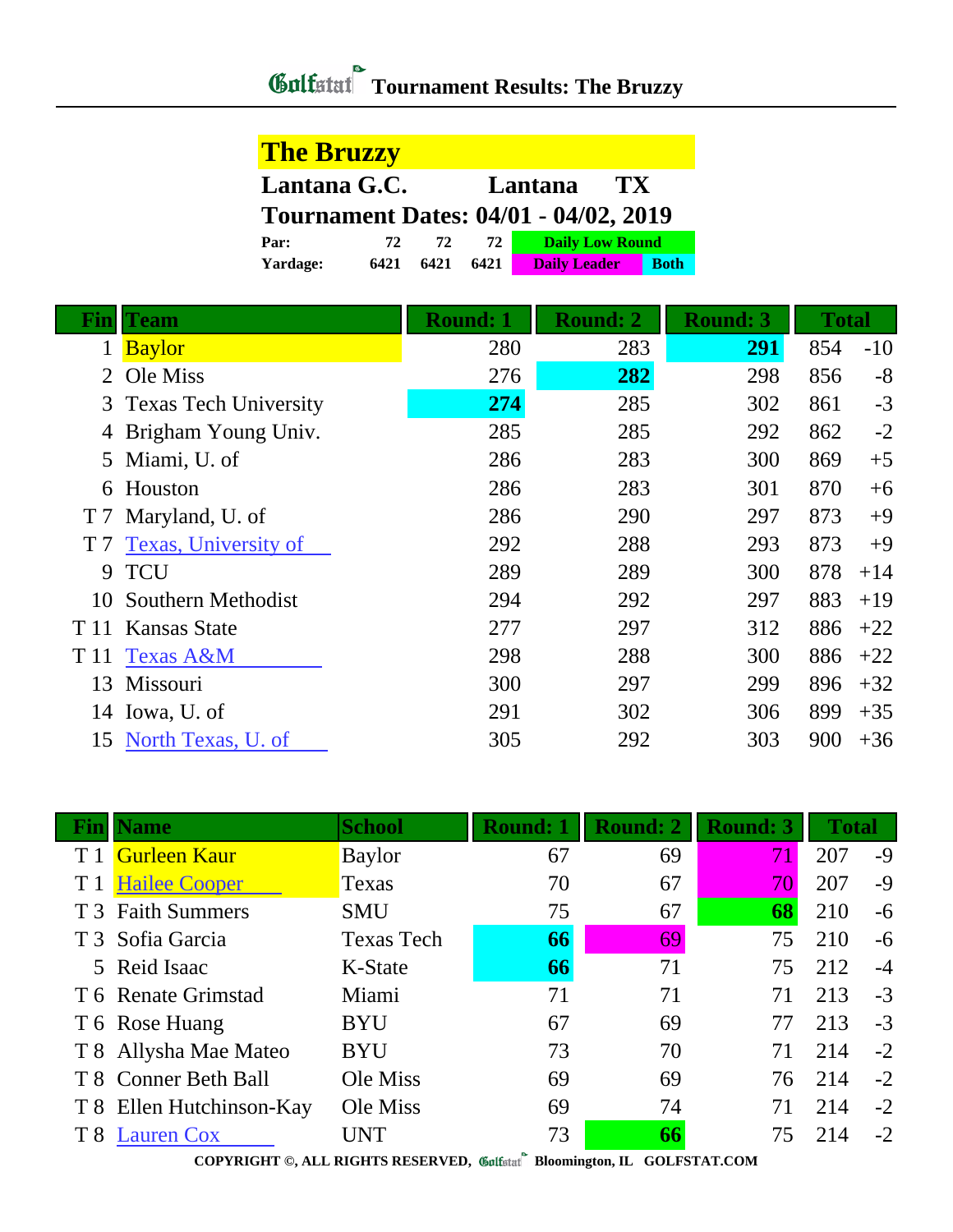| <u>Fin</u> | <b>Name</b>               | <b>School</b>     | <b>Round: 1</b> | <b>Round: 2</b> | <b>Round: 3</b> | <b>Total</b> |      |
|------------|---------------------------|-------------------|-----------------|-----------------|-----------------|--------------|------|
|            | T 8 Manuela Lizarazu      | Iowa              | 68              | 73              | 73              | 214          | $-2$ |
|            | T 8 Naomi Soifua          | <b>BYU</b>        | 73              | 71              | 70              | 214          | $-2$ |
|            | T 14 Cecilie Nielsen      | <b>Texas Tech</b> | 68              | 72              | 75              | 215          | $-1$ |
|            | T 14 Charlotte Lafourcade | Maryland          | 71              | 73              | 71              | 215          | $-1$ |
|            | T 14 Maria Vesga          | <b>Baylor</b>     | 75              | 70              | 70              | 215          | $-1$ |
| T 17       | <b>Brigitte Dunne</b>     | <b>SMU</b>        | 73              | 73              | 70              | 216          | E    |
| T 17       | Erica Chiang              | <b>Baylor</b>     | 70              | 72              | 74              | 216          | E    |
| T 17       | Hannah Screen             | Houston           | 69              | 73              | 74              | 216          | E    |
| T 17       | Julia Johnson             | Ole Miss          | 71              | 72              | 73              | 216          | E    |
| T 17       | Sabrina Iqbal             | <b>TCU</b>        | 72              | 73              | 71              | 216          | E    |
| T 17       | Sara Kouskova             | Texas             | 71              | 72              | 73              | 216          | E    |
| T 23       | <b>Katie Finley</b>       | Texas A&M         | 74              | 71              | 72              | 217          | $+1$ |
| T 23       | Tatiana Pineda            | Houston           | 72              | 69              | 76              | 217          | $+1$ |
|            | T 25 Kristyna Frydlova    | Miami             | 69              | 72              | 77              | 218          | $+2$ |
| T 25       | Louisa Brunt              | <b>Texas Tech</b> | 69              | 74              | 75              | 218          | $+2$ |
|            | T 25 Virun Olankitkunchai | Maryland          | 72              | 70              | 76              | 218          | $+2$ |
| T 28       | <b>Brett Permann</b>      | Iowa              | 71              | 74              | 74              | 219          | $+3$ |
|            | T 28 Emma Bradley         | <b>Baylor</b>     | 71              | 72              | 76              | 219          | $+3$ |
|            | T 28 Grace Do             | <b>TCU</b>        | 74              | 72              | 73              | 219          | $+3$ |
|            | T 28 Laura Van Respaille  | Maryland          | 72              | 73              | 74              | 219          | $+3$ |
|            | T 28 Linyu (Anna) Dong    | <b>Texas Tech</b> | 71              | 71              | 77              | 219          | $+3$ |
|            | T 28 Macarena Aguilera    | Miami             | 74              | 70              | 75              | 219          | $+3$ |
|            | T 28 Macy Somoskey        | Ole Miss          | 67              | 74              | 78              | 219          | $+3$ |
|            | T 28 Maria Jose Martinez  | Houston           | 76              | 70              | 73              | 219          | $+3$ |
|            | T 36 Amanda Kim           | Missouri          | 74              | 74              | 72              | 220          | $+4$ |
|            | T 36 Anna Backman         | Miami             | 72              | 71              | 77              | 220          | $+4$ |
|            | T 36 Kennedy Swann        | Ole Miss          | 74              | 67              | 79              | 220          | $+4$ |
|            | T 39 Annick Haczkiewicz   | <b>BYU</b>        | 72              | 75              | 74              | 221          | $+5$ |
|            | T 39 Mami Yamamoto        | <b>Texas Tech</b> | 71              | 73              | 77              | 221          | $+5$ |
| T 41       | Ana Paula Ramirez         | <b>SMU</b>        | 75              | 71              | 76              | 222          | $+6$ |
| T 41       | <b>Ava Schwienteck</b>    | Texas A&M         | 74              | 73              | 75              | 222          | $+6$ |
| T 41       | Jordan Shackelford        | <b>Baylor</b>     | 73              | 71              | 78              | 222          | $+6$ |
| T 41       | Ludovica Scandroglio      | Maryland          | 71              | 75              | 76              | 222          | $+6$ |
| T 41       | <b>Maddie Luitwieler</b>  | Texas             | 77              | 73              | 72              | 222          | $+6$ |
|            | T 41 Maddy Rayner         | Houston           | 72              | 72              | 78              | 222          | $+6$ |

**COPYRIGHT ©, ALL RIGHTS RESERVED, Bloomington, IL GOLFSTAT.COM**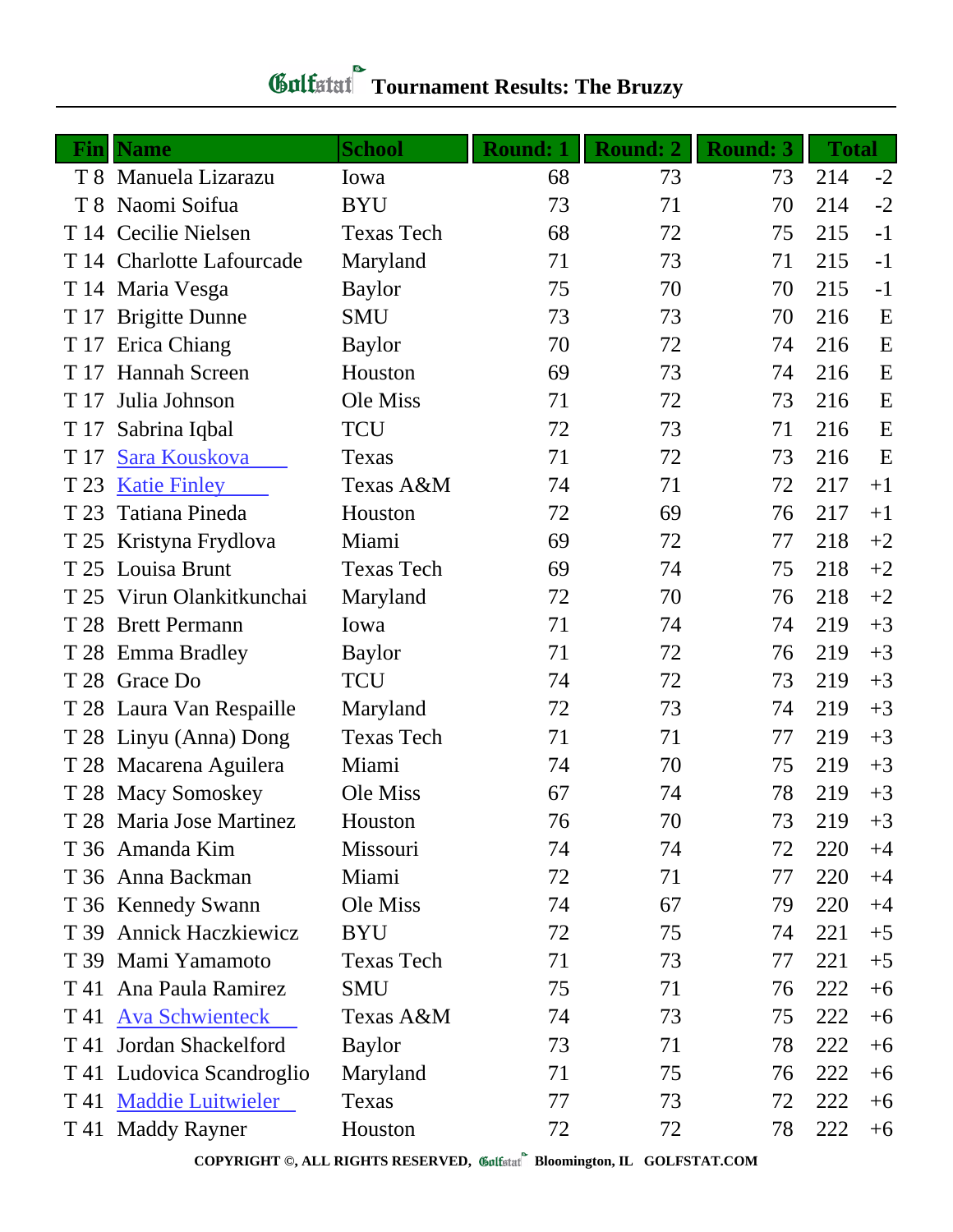| Fin             | <b>Name</b>             | <b>School</b> | <b>Round: 1</b> | <b>Round: 2</b> | <b>Round: 3</b> | <b>Total</b> |
|-----------------|-------------------------|---------------|-----------------|-----------------|-----------------|--------------|
| T 47            | Amanda Elich            | Houston       | 73              | 72              | 78              | 223<br>$+7$  |
| T 47            | Amelia McKee            | <b>Baylor</b> | 72              | 74              | 77              | 223<br>$+7$  |
| T 47            | Chloe Weir              | K-State       | 73              | 74              | 76              | 223<br>$+7$  |
|                 | T 47 Emma Allen         | Missouri      | 78              | 72              | 73              | 223<br>$+7$  |
|                 | T 47 Greta Bruner       | <b>TCU</b>    | 74              | 72              | 77              | 223<br>$+7$  |
|                 | T 47 Yeji Shin          | <b>TCU</b>    | 70              | 72              | 81              | 223<br>$+7$  |
| T 53            | <b>Amber Park</b>       | Texas A&M     | 75              | 73              | 76              | 224<br>$+8$  |
| T 53            | <b>Courtney Dow</b>     | Texas A&M     | 76              | 71              | 77              | $+8$<br>224  |
| T 53            | Diane Lim               | Ole Miss      | 72              | 77              | 75              | $+8$<br>224  |
|                 | T 53 Niamh McSherry     | K-State       | 71              | 75              | 78              | 224<br>$+8$  |
|                 | T 57 Lauren Chappell    | <b>SMU</b>    | 74              | 74              | 77              | 225<br>$+9$  |
|                 | T 57 Xiaolin Tian       | Maryland      | 74              | 74              | 77              | 225<br>$+9$  |
| T 59            | <b>Chloe Velasco</b>    | Texas A&M     | 72              | 79              | 75              | $226 + 10$   |
| T 59            | Sophie DiGesualdo       | <b>SMU</b>    | 72              | 77              | 77              | $226 + 10$   |
| T <sub>61</sub> | Annika Clark            | <b>TCU</b>    | 73              | 75              | 79              | $227 + 11$   |
|                 | T 61 Claudia De Antonio | Miami         | 74              | 71              | 82              | $227 + 11$   |
| T 61            | Patricia Sinolungan     | <b>UNT</b>    | 78              | 74              | 75              | $227 + 11$   |
| T 64            | <b>Audrey Tan</b>       | <b>UNT</b>    | 76              | 73              | 79              | $228 + 12$   |
| T 64            | <b>Briony Bayles</b>    | K-State       | 67              | 77              | 84              | $228 + 12$   |
|                 | T 64 Cayce Hendrickson  | Missouri      | 74              | 75              | 79              | $228 + 12$   |
|                 | T 64 Kennedy Pedigo     | <b>SMU</b>    | 80              | 74              | 74              | $228 + 12$   |
|                 | T 64 Maren Cipolla      | Texas         | 74              | 76              | 78              | $228 + 12$   |
|                 | T 69 Cherise Otter      | Missouri      | 74              | 80              | 77              | $231 + 15$   |
|                 | T 69 Keagan Dunn        | Missouri      | 78              | 76              | 77              | $231 + 15$   |
|                 | T 69 Sabina Pena        | <b>UNT</b>    | 78              | 79              | 74              | $231 + 15$   |
| T 69            | <b>Shawn Rennegarbe</b> | Iowa          | 75              | 79              | 77              | $231 + 15$   |
|                 | 73 Anna Kennedy         | <b>BYU</b>    | 78              | 77              | 79              | $234 + 18$   |
|                 | 74 Stephanie Herzog     | Iowa          | 77              | 76              | 82              | $235 + 19$   |
|                 | 75 Brooke Tyree         | Texas A&M     | 75              | 79              | 82              | $236 + 20$   |
|                 | 76 Mackenzie Perez      | Missouri      | 77              | 80              | 80              | $237 + 21$   |
| T 77            | Julia Bower             | Missouri      | 77              | 81              | 81              | $239 + 23$   |
| T 77            | <b>Kelly Xac</b>        | Texas         | 81              | 76              | 82              | $239 + 23$   |
|                 | 79 Serena Shah          | <b>SMU</b>    | 81              | 76              | 83              | $240 + 24$   |
|                 | 80 Darby Deans          | K-State       | 82              | 78              | 83              | $243 + 27$   |
|                 | 81 Madison Lewis        | <b>UNT</b>    | 79              | 80              | 85              | $244 + 28$   |

## *Gulfatat* Tournament Results: The Bruzzy